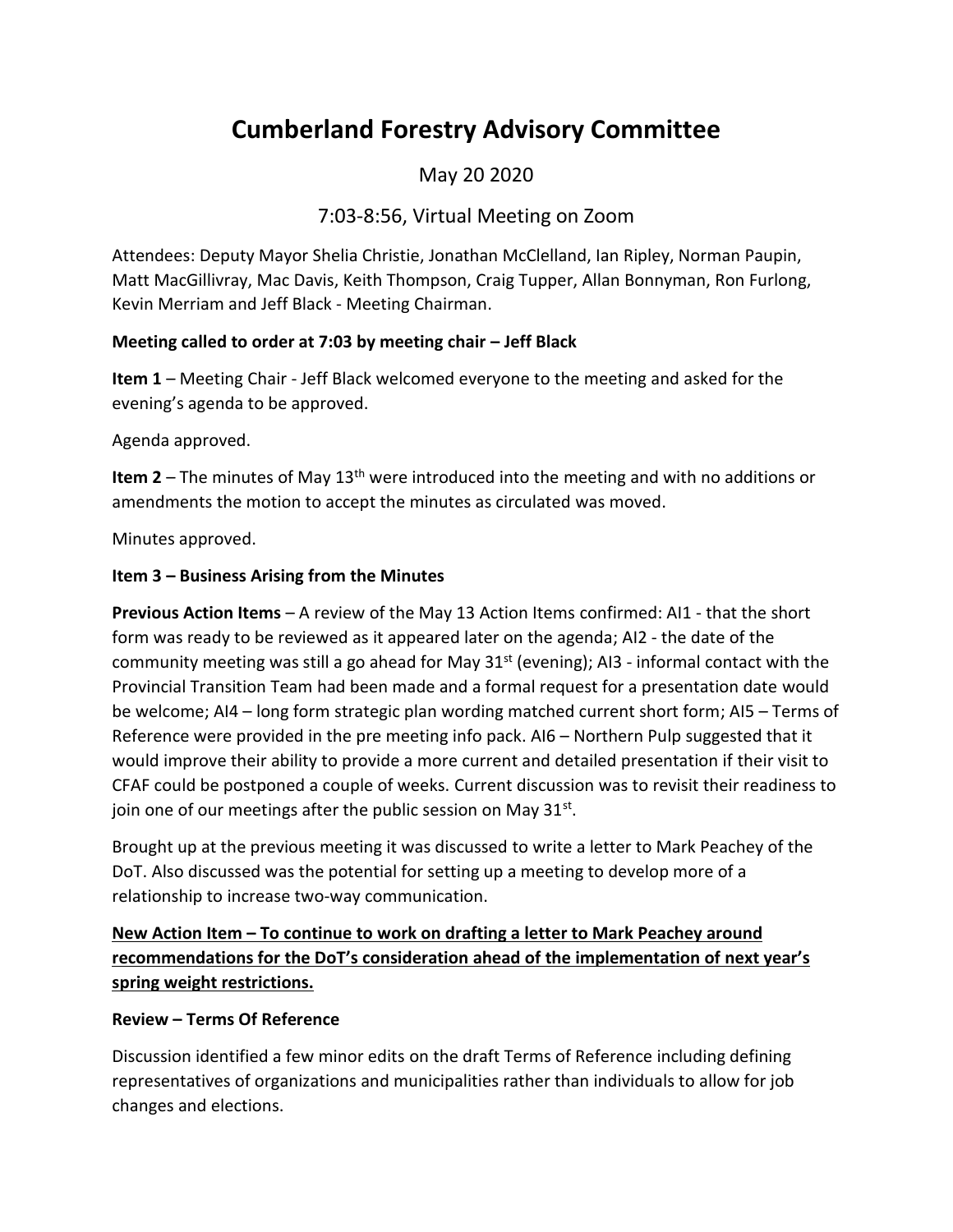## **New Action Item: Incorporate the suggested edits into the draft document and present for a motion of acceptance next meeting.**

#### **Review - Short Form Strategic Plan**

Discussion around layout format and readability and since the current need is for a digital document it can stand as is. In addition to the digital document there may be value in having a hard copy for distribution in situations like sharing with the Provincial Transition Team page.

**Motion** to approve the Short Form Strategic Plan with edits.

Motion carried.

## **New Action Item: Promoting the May 31st meeting consistent with how the original Sunday public meetings were promoted.**

## **New Action Item: Have 50 copies of the Short Form Strategic Plan printed up on quality paper.**

#### **Item 4 – New Business**

**CFAC Community Meeting** – Promotion is now taking place on online forums. A draft of the proposed agenda for the community meeting was shared. Discussion was around the online format of the meeting and how to give the maximum opportunity for the community to participate. There will be three ways. Participate in the Zoom meeting by computer, dial in to the Zoom meeting by telephone, and to watch a live stream of the meeting on Facebook. It was also mentioned that a recording of the meeting could be available online after the meeting. Questions can be asked through the chat function and addressed during a Q&A section of the agenda at the end of the event. Chairs will be working on the content for the public meeting in consultation with others on the committee and it will be on the agenda for discussion next meeting.

## **New Action Item: Sharing of a call list with those who agreed that they could take the time to make phone calls to encourage people to attend the online meeting on May 31st .**

**Department of Lands and Forest May 19th & 20th Meeting Update –** Two days of meetings was very much around the technical aspects of the plans. The assumption is that the social aspects will be addressed later. One of the items of interest was that there have been over 500 comments sent to the crown to consider during their planning efforts. It was also emphasized that there can be no herbicides used on crown land and assignment of high production forestry would be assigned to crown land. The current state of land managed without herbicide may indicate significant potential challenges. It was confirmed that no land currently under protected status would be available for high production. Also, production numbers are based entirely on current provincial sawmill operations. As a wrap up on the discussion it was shared that it looked like the Dept of Lands and Forests was open to feedback on their planning process.